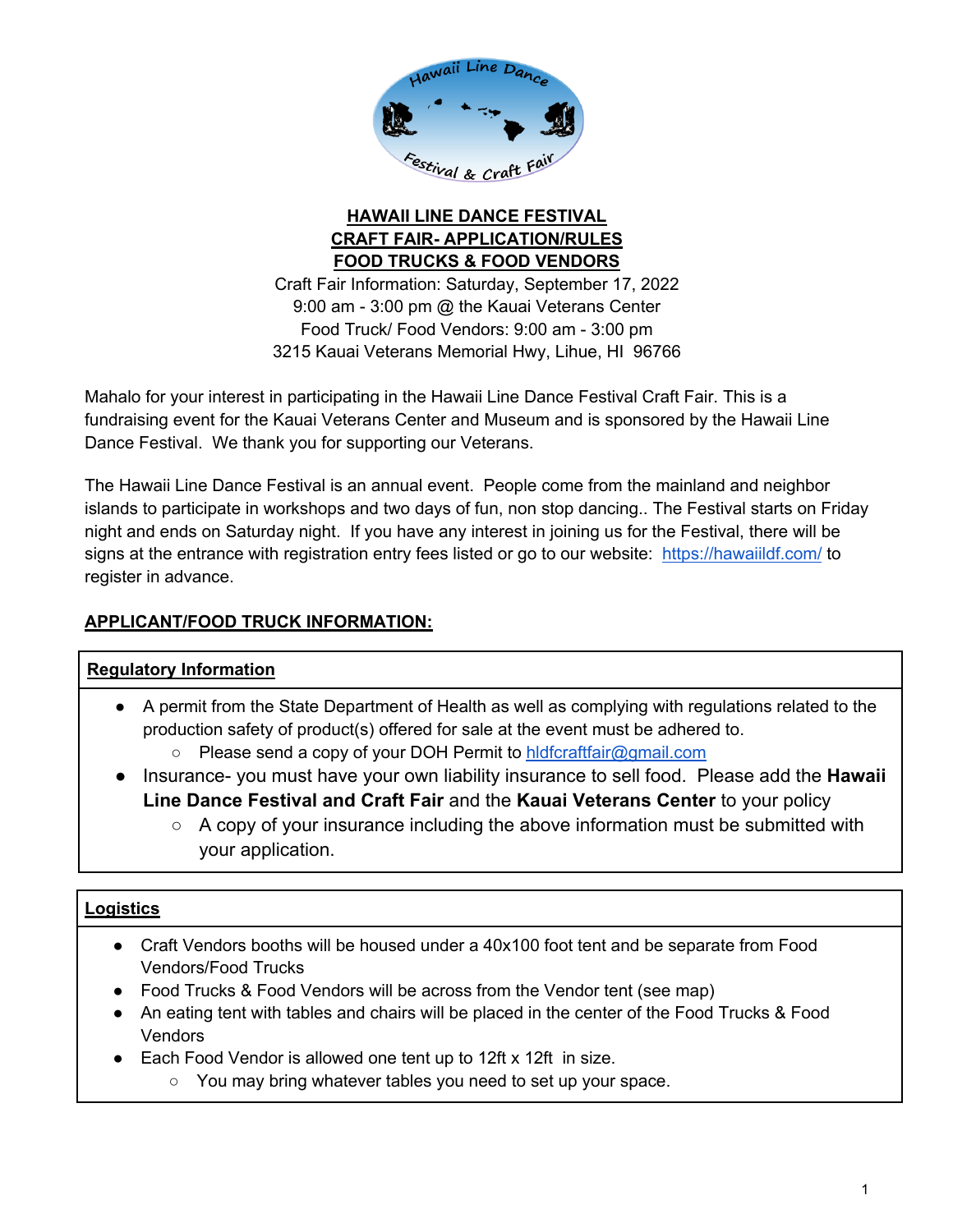#### **Set up**

- Food Truck/Vendors advertised hours will be 9:00am to 3:00 pm
- Set up time:.
	- $\circ$  The parking lot will be open from 6:45am for vendors- you are welcome to come anytime after 6:45 am
	- The craft fair opens at 9:00 am
	- Parking volunteers will help guide Food trucks to their designated location/ area
- You have the option to come early and begin selling when you are ready.
- If you have a vehicle please park in the designated overflow parking which will be on the grassy area on the Kapaa side of the lawn. (see map)
- No cars will be allowed near the Food area
- Food Vendors may drive up to the area next to the Eating tent to unload but must move their vehicle by 8:45am prior to the opening of the Fair to the public.

## **Take Down**

- You are responsible for cleaning your area and disposing of your trash.
	- Rubbish cans, recycle bins and large trash dumpster will be available
	- Please leave the area as clean as when you arrived
- The Craft Fair ends at 3:00pm.
	- You may leave after 3:00 pm or stay longer if you would like
	- For the safety of the craft fair goers-Food trucks- please let a parking volunteer know that you need to be escorted out of the parking lot if traffic is still heavy
	- Consider staying longer to be available for Vendors as they close down their booths
	- The Hawaii Line Dance Festival will be at the Veterans Center from 10am to 10pm. Line dance participants may wish to purchase food throughout the day. As such, you are free to stay beyond the allotted time if you so choose.

# **Publicity**

We are planning a wide variety of publicity in order to reach a broad population of possible customers. These include the following:

- Website listings
	- Go Hawaii- Hawaii Visitor Bureau website
	- Hawaii Line Dance Festival website
	- Kauai Festival and Events website
	- Island Craft Fairs and Events website
- In addition to these website listings we will be posting on Facebook and Instagram
	- We ask that you share the craft fair information and that you will be in attendance on your business websites and social media listings to help promote the event
- Publications/Media
	- For Kauai periodical
	- Garden Island Newspaper article
	- Craft fair signage around the island
	- Radio spots
	- Upon registration/payment- your business will be listed on our social media to help promote the event.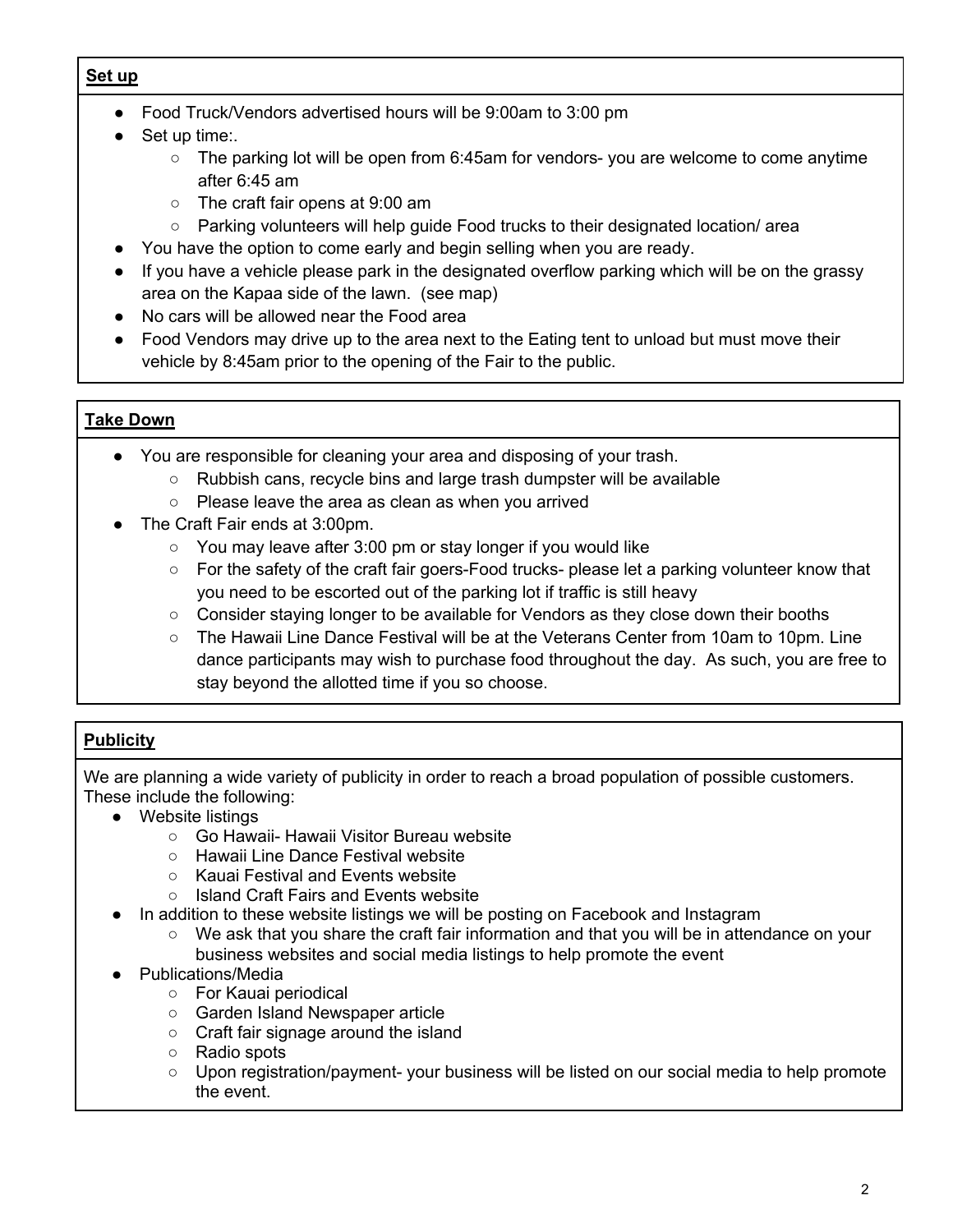● Registration fee is \$105 and due upon submission of application

#### **Menu**

- $\bullet$  By 9/1/22- please submit a general menu of the main courses you plan on serving on the day of the craft fair. This is to ensure no two food vendors or food trucks have a similar menu..
	- If there is an overlap, we will let you know so you can decide if you want to change your menu.
	- Please send your menu to hdlfcraftfair@gmail.com by 9/1/22

#### **Covid Protocol**

- Covid protocol set by the County of Kauai, State of Hawaii and CDC at the time of the event, will be followed. You will be informed of current protocol prior to the event. In addition,
	- Please provide a bottle of hand sanitizer at or near your truck
	- Please sanitize your area regularly- bring Clorox wipes, alcohol wipes etc. to keep your area clean.
	- We plan on having volunteers sanitizing the food tent tables and chairs regularly
- **IMPORTANT:** *Please stay home if you feel ill or have been exposed to anyone testing positive for covid. Make arrangements for someone else to man your truck.*
- **All Food trucks & Food Vendors must adhere to the rules noted above. A submission of this signed document to the Hawaii Line Dance Festival & Craft Fair serves as the agreement to abide by the rules detailed above. If you do not comply with the rules as outlined, you may be warned or asked to leave the event.**
- **Food trucks & Food Vendors shall, at his/her own expense, appear, defend, and pay all attorneys' fees and all costs and other expenses arising therefrom or incurred in connection therewith; and, if any judgment shall be rendered against the Hawaii Line Dance Festival and Craft Fair and the Kauai Veterans Center in any such action, Food Truck/ Food Vendor shall, at his/her own expense, satisfy and discharge same.**
- **Indemnification: Food truck/Food Vendor shall indemnify, defend, and hold and save Hawaii Line Dance Festival and Craft Fair, Kauai Veteran Center and their respective agents and planning committee members harmless from any and all claims, suits, demands, debts, undertakings or proceedings of any kind or nature, whether meritorious or frivolous, in any way arising out of the Food Truck/Food Vendor's use of the space, including liability caused in whole or in part by the Indemnified Parties. Food truck/Food Vendor shall, at his/her own expense, appear, defend, and pay all attorneys' fees and all costs and other expenses arising therefrom or incurred in connection therewith; and, if any judgment shall be rendered against the Indemnified Parties in any such action, Food Truck/Food Vendor shall, at his/her own expense, satisfy and discharge same.**

**This is a rain or shine NON REFUNDABLE event. Your payment is your commitment to attend.** 

**The Hawaii Line Dance Craft Fair committee reserves the right to cancel the event due to unforeseen circumstances or for any emergency declaration by the County of Kauai or State of Hawaii due to the Health and Safety of the public. In these circumstances refunds will be provided.**